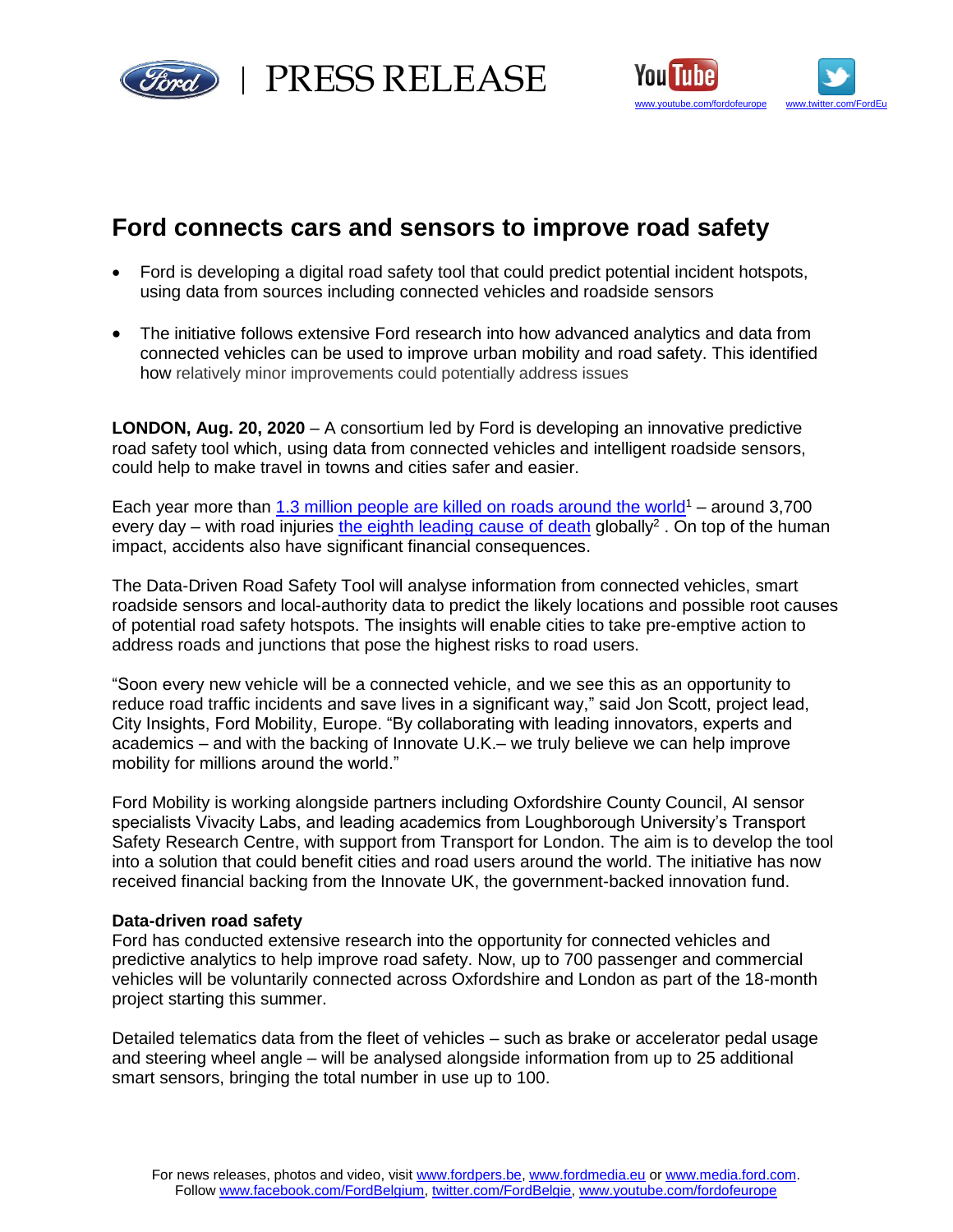Vivacity's roadside sensors employ machine learning algorithms to detect near-miss incidents and are able to analyse movement patterns of vulnerable road-users such as cyclists and pedestrians, as well as non-connected vehicles. All data shared by the sensors is anonymised with video feeds discarded at source, enabling safer roads without intruding on privacy. The insights and analysis will be used to further prove and develop the digital road safety algorithm and tool into a scalable, commercial product to benefit cities and citizens around the world. The consortium will also seek to uncover further real-world applications for predictive road safety-related insights.

# **Connected Vehicle Trials**

The project follows two successful trials in London in which analysts and data scientists from Ford Mobility sampled more than 1 million miles of driving by connected vehicles to identify, analyse and provide detailed safety mitigation guidance to local authorities on various road safety hotspots in Greater London<sup>4</sup>. \*

Recommendations for improvements included the introduction of red-light cameras to deter signal jumping, cutting back vegetation to ensure road signage was clearly visible, double-height signage and signals, resurfacing carriageways and raising service covers.

Ford Mobility is also working with authorities in Cologne, Germany, and Valencia, Spain, to identify further ways in which analysis of information connected vehicles and infrastructure can benefit urban mobility.

###

1. [World Health Organisation: Road traffic injuries](https://www.who.int/news-room/fact-sheets/detail/road-traffic-injuries)

2. [World Health Organisation: The top 10 causes of death](https://www.who.int/news-room/fact-sheets/detail/the-top-10-causes-of-death)

3. [GOV.UK: Accident And Casualty Costs](https://www.gov.uk/government/statistical-data-sets/ras60-average-value-of-preventing-road-accidents)

4. [Ford Media Center: Ford Exposes 'Hidden' Dangers On City Streets, Uses Big Data And Connected](https://media.ford.com/content/fordmedia/feu/en/news/2019/09/04/ford-exposes-_hidden-dangers-on-city-streets--uses-big-data-and-.html)  [Vehicles To Help Improve Road Safety](https://media.ford.com/content/fordmedia/feu/en/news/2019/09/04/ford-exposes-_hidden-dangers-on-city-streets--uses-big-data-and-.html)

\* For the full report, including animated data visualisations, methodology and video interviews with its researchers, visit [citydatareport.fordmedia.eu](http://citydatareport.fordmedia.eu/)

### *About Ford Motor Company*

*Ford Motor Company is a global company based in Dearborn, Michigan. The company designs, manufactures, markets and services a full line of Ford cars, trucks, SUVs, electrified vehicles and Lincoln luxury vehicles, provides financial services through Ford Motor Credit Company and is pursuing leadership positions in electrification; mobility solutions, including self-driving services; and connected services. Ford employs approximately 188,000 people worldwide. For more information regarding Ford, its products and Ford Motor Credit Company, please visit www.corporate.ford.com.*

*Ford of Europe is responsible for producing, selling and servicing Ford brand vehicles in 50 individual markets and employs approximately 45,000 employees at its wholly owned facilities and consolidated joint ventures and approximately 58,000 people when unconsolidated businesses are included. In addition to Ford Motor Credit Company, Ford Europe operations include Ford Customer Service Division and 18 manufacturing facilities (12 wholly owned facilities and six unconsolidated joint venture facilities). The first Ford cars were shipped to Europe in 1903 – the same year Ford Motor Company was founded. European production started in 1911.*

#### *About Vivacity Labs*

For news releases, photos and video, visit [www.fordpers.be,](http://www.fordpers.be/) [www.fordmedia.eu](http://www.fordmedia.eu/) or [www.media.ford.com.](http://www.media.ford.com/) Follo[w www.facebook.com/fordofeurope,](http://www.facebook.com/fordofeurope) [www.twitter.com/FordEu](http://www.twitter.com/FordEu) o[r www.youtube.com/fordofeurope](http://www.youtube.com/fordofeurope)